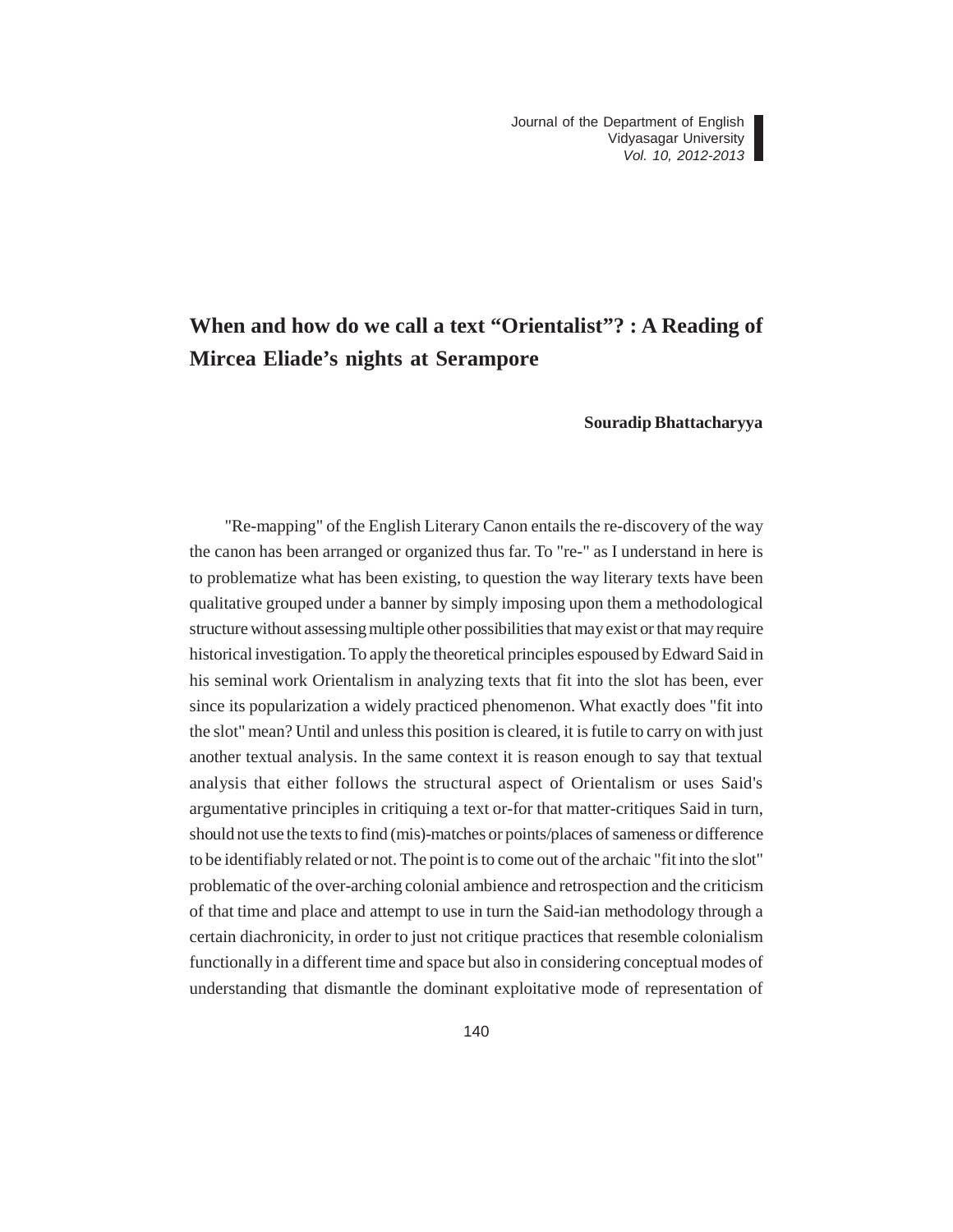colonialism. My textual analysis shall follow the latter mode of understanding. Applying the theoretical principles, for me, doesn't mean their superimposition over the concerned text but, the understanding of the latter through the technicalities under the Said-ian methodology.

The novella Nights at Serampore (Nachte in Serampore) by the Rumanian philosopher and author Mircea Eliade bears special significance to the above-mentioned context. Placed thematically in the early twentieth century in Serampore-now a satellite town of Kolkata situated some twenty-five kilometers from the city-the novella talks about the experience of three European men (but not British) in the town narrated to us by the author in first person in-what has been famous with Eliade-the autobiographical mode. In other words, as Eliade mentions in the Preface, the characters from the novella existed in reality and the narrator's interest in Tantric practices coincides with the author's interest in the Sanskrit language and various other religious practices. However, outside that the author engages in what can be called the litterature fantastique and the "conception of "camouflage" as a dialectical moment". The novella Nights at Serampore was published under a volume comprising of two novellas, the name being Two Tales of the Occult and, the book from which I have read it is called Two Strange Tales. It is not just a series of information that is being provided above but an attempt to link up what can be called the strangeness of the situation, the inexplicably fantastic and magical occurrences, the creation of a mythical geography with the nature of their construction, the mode of interpretation and the role of language in the discourse. My claim in this paper shall be that the magical representation of the orient and the association of Tantric practices with irrational religious practice, a feeling of terror before the sacred (a sacred that belongs to the Hindu/oriental religious experience) does not necessarily place the novella only in the position of an Orientalist discourse. Subsequently the point to be made is that I do not talk of positions outside of Orientalism but how textual references (a fact and fiction at the same time) that make a text orientalist, dismantle the very construction.

What are the chances that the actions of the characters and the narrative technique do not make the novella an Orientalist discourse? After all, Serampore is exoticized as the typical "other" of the city; it is not just a space for recreation and relaxation. The natural environ in and around the town is produced as an imaginary space. The forest, the trees and the pond seize to remain as "nature" ("nature" on an equitable plane with "nature" of the West) but are recreated through the spicy ingredients of mystery and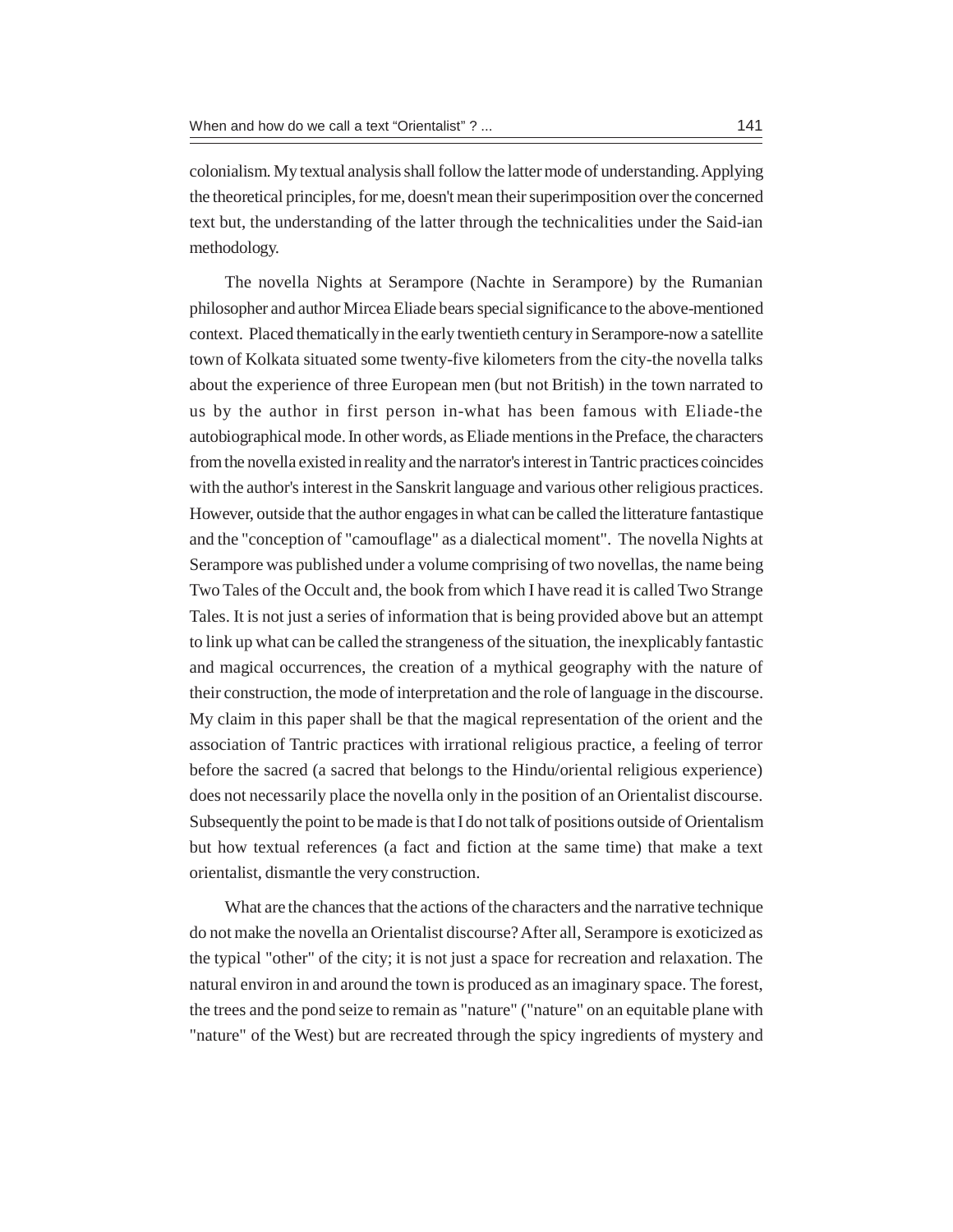magic, that clichéd experience of a chilling suspense imparted by the silence of nature; where to be silent is not a virtue, not exemplary of the choice of the silent witty to observe and not talk excessively, but where silence rises from incomprehension. The silence of oriental "Nature" is the failed attempt of the Westerner to understand it. By the Said-ian logic, such a "nature" takes part in the daily materiality of the native. It is present in and through the "internal coherence" of the Oriental. The Orientalist discourse would never challenge that. Instead of being skeptical of the internal functionality of the oriental and his world, the orientalist would adopt an objective, scientific position from where to comprehend the oriental, make it intelligible and provide an identity to it. From such a point of view, the wilderness, the forest or the night becomes incomprehensive just like the indiscernible mumblings of uneducated natives in so many Orientalist accounts.

As the story proceeds, the images of the constructed geographical milieu that are made to cohabit become more complex and interesting. The creative talent in Eliade lies in the interweaving of the imagined spaces, in problematizing the line of division between fact and fiction. Calling this the "conception of "camouflage" as a dialectical moment", Eliade ultimately does not hierarchize between the factual existence of man on earth and the fictional world of magical spells that make man hallucinate across space and time, but employs the concept of hierophany to question the socalled superiority in the scientificity of factuality. Let me elaborate by first explaining in a nutshell the incident from the novella that has made me propose the abovementioned concept. While returning from what was later to become their last expedition to Serampore, the three Europeans (the narrator, Lucien Bogdanof, and Van-Manen) lost their way at night in the forest. It wasn't just baffling for them because there was supposed to be just one way from their bungalow at Serampore to the main road (and hence the impossibility of getting lost) but also because they had to stop the car in the middle of the unknown forest after hearing a native woman make a blood curdling cry for help only to not find the woman anywhere but in turn getting more confused as they walked deeper into the forest. This was then followed by them being a part (and just not witness) to a space, time, and incident which as they were later to realize had occurred some hundred and fifty years back. As the narrator would then say, the reason behind such a horrid experience was the suspicion they had raised in the mind of Surendranath Bose, a Tantric and a scholar in Sanskrit who in order to prevent them from interrupting a secret "awful" ritual which he must have been performing in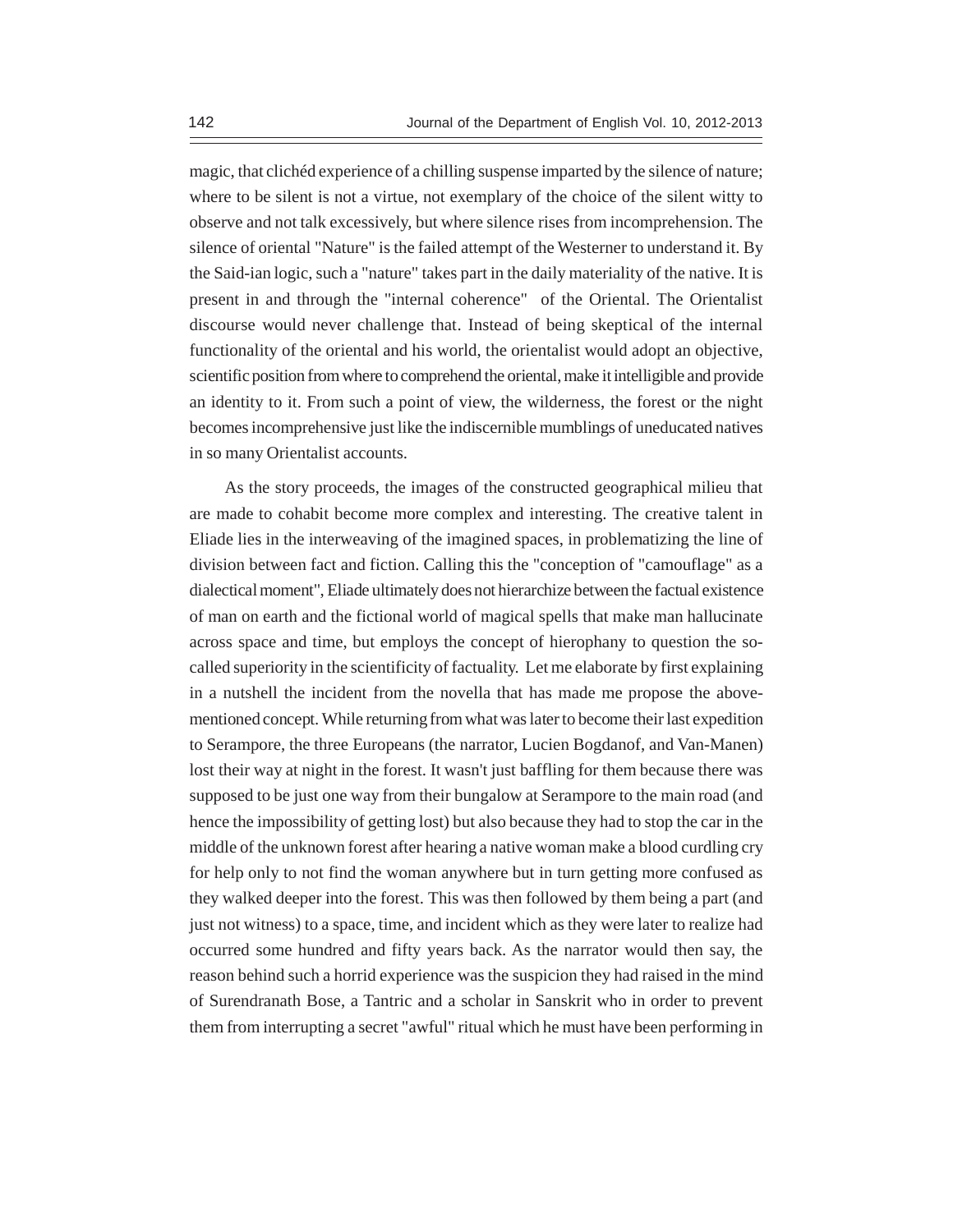the forest transported them across space and time to a different world, the world of the past. Interestingly, towards the close of the story the narrator (who is also versed in the rituals of Tantra) is found arguing the logic and technicality of such a transportation through the tantric discourse with a certain Swami Shivananda, who he holds in high regard not just for the vastness of his knowledge but also due to his humble nature.

Eliade's production of such a litterature fantastique is simply not a work of fiction. The elements of the fantastic that form the narrative must also be described through adjectives that are just not synonymous with "fantastic" but denote a qualitative difference. The literary technique of the fantastic or the uncanny, the marvelous usually produces a narrative with supernatural occurrences, invested in analyzing/understanding the event after it has occurred. According to the theory of the "Fantastic" proposed by Tzvetan Todorov, while the fantastic uncanny analyzes the occurrence as an illusion, a result of dream or madness which therefore fails to hamper the "laws of reality", the fantastic marvelous disrupts reality itself. Distinction between the two can be made by the fact that while the fantastic uncanny is an illusion, to have not happened in reality, the fantastic marvelous actually occurs in reality and hence disrupts the preexisting laws of reality. Eliade's usage of the fantastic falls under the domain of the "fantastic marvelous" where he disrupts the line of division between fact and fiction. And it is this disruption, making illusion or the supernatural a universal condition that keeps Eliade outside the traditional Orientalist discourse. I shall explain this with Eliade's concept of the hierophany. Hierophany is an act of manifestation of the sacred. Dividing the world into the orders of the sacred and profane, Eliade says that the "Sacred" or the numen (the Latin for God) manifests itself in this world through hierophany. The act of manifestation is necessary because the sacred or the numinous is "wholly other" (the ganz andre), something "basically and totally different" and the way mankind can become aware of the sacred is through its manifestation as something totally different from the profane. This manifestation, or religious experience by man is defined by hierophany where the mysterious act of manifestation of the ganz andre occurs in and through objects (like a stone or tree) that are part of our material profane world. Such objects thus seize to be mere objects, though they nevertheless are material objects but become hierophanies, signifiers of the sacred. Under the order of the sacred therefore, the entire cosmos attaints the status of sacrality, a cosmic sacrality. However, such cosmic sacrality would probably not deny the materiality of/in the profane without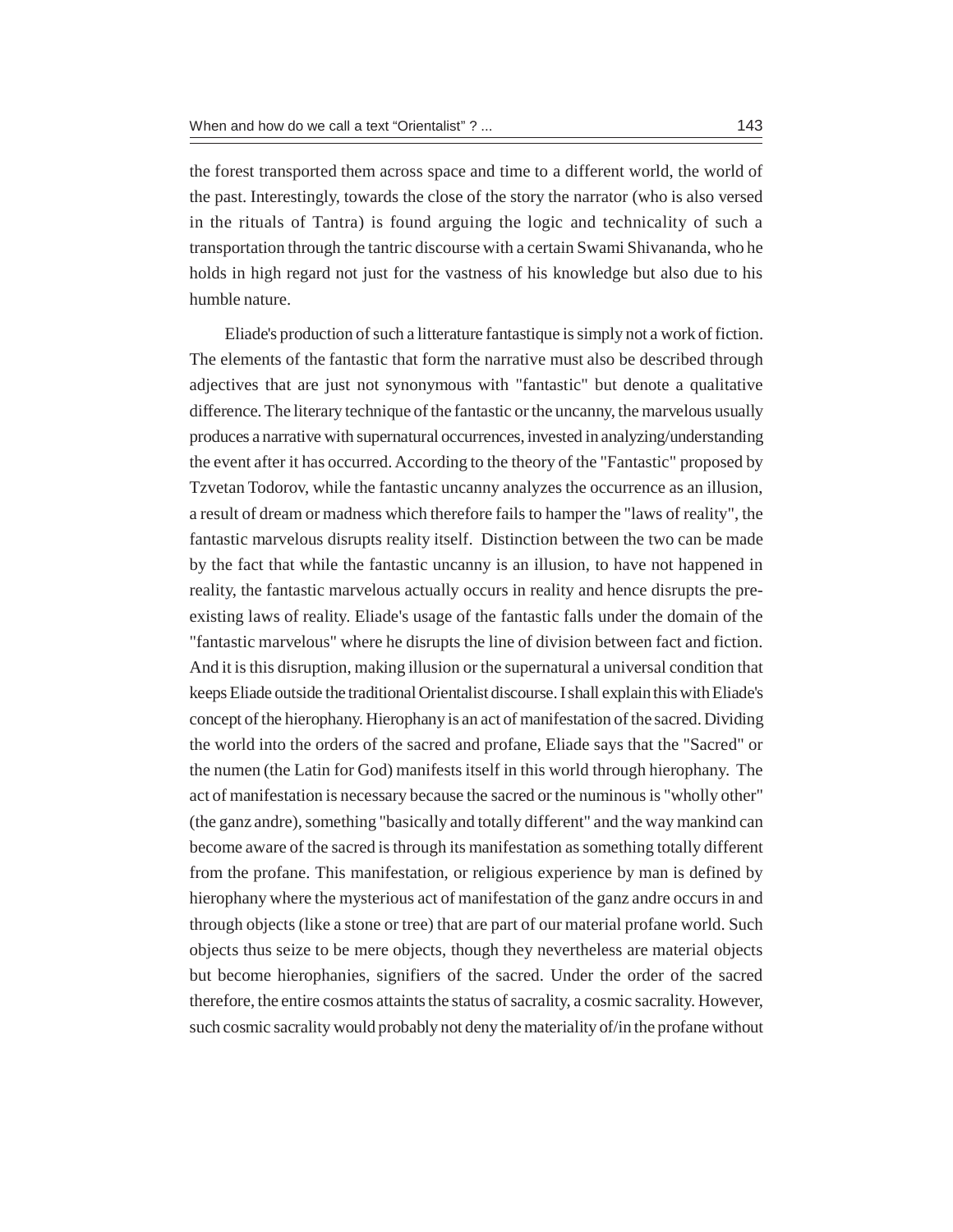which the act of manifestation (manifesting on the material) would itself become an impossibility. As the narrator and Swami Shivananda argue in the novella, the mythical geography created by magical powers through the tantric practice of Suren Bose is just not an illusion, the un-real fantastic uncanny as against the real material world of which they are a part of. The narrative representation of such an imaginative geography is not an "exercise of cultural strength" in the context of framing the oriental. By challenging the strict line of division between fact and fiction, reality and supernatural, Eliade places this inter-relation between the material place of Serampore and the mythical geography under the domain of the fantastic marvelous. The forest region around Serampore coming under the magical/mysterious influence of tantric practice attains the status of hierophany, a manifestation of the ganz andre through a sacred ritual that manifests the numen (the God) as a terrible power, an "awe-aspiring mystery", the mysterium tremendum. However with the technique of hierophany, the fantastic marvelous camouflages the real and the supernatural. As Shivananda would say, "no event in our world is real….Everything that occurs in this universe is illusory" where "the encounter between you, living men, and their shades-all these things are illusory." No event is of any permanence, any reality and it is only through the construction of laws that mankind (for Eliade the "profane" world) tries to tame illusions. However, such taming is individualistic, happening at the level of the individual leaving the universal functionality of illusions unchanged. Under such a phenomenon the fantastic marvelous seizes to remain a literary technique of fiction. If its objective is to disrupt the divisive boundary between fact and fiction, the fantastic marvelous cannot just be constricted within the boundaries of a work of fiction (such a fact/fiction binary becomes problematic) but becomes a condition of life universally. Through Nights at Serampore, the binary of the real and supernatural forest is challenged, where the reality of the real doesn't just get transmuted through sacred ritual into a supernatural space, but where the qualitative nature of the real becomes subjective. In other words what is materially real (and hence really real) for one may become real for the other only through illusion, where illusion is the only mode of existence. The objective is therefore to modify the tremendousness of the mystery, a feeling of terror before the sacred by making hierophany a universal, cosmic phenomenon and not just limited to the domain of oriental tantric practices which may have led the West to relate the irrationality in such terrible power to the superstition and occult powers typical of the Orient.

However, there exist certain instances that prevent the narrative from adopting a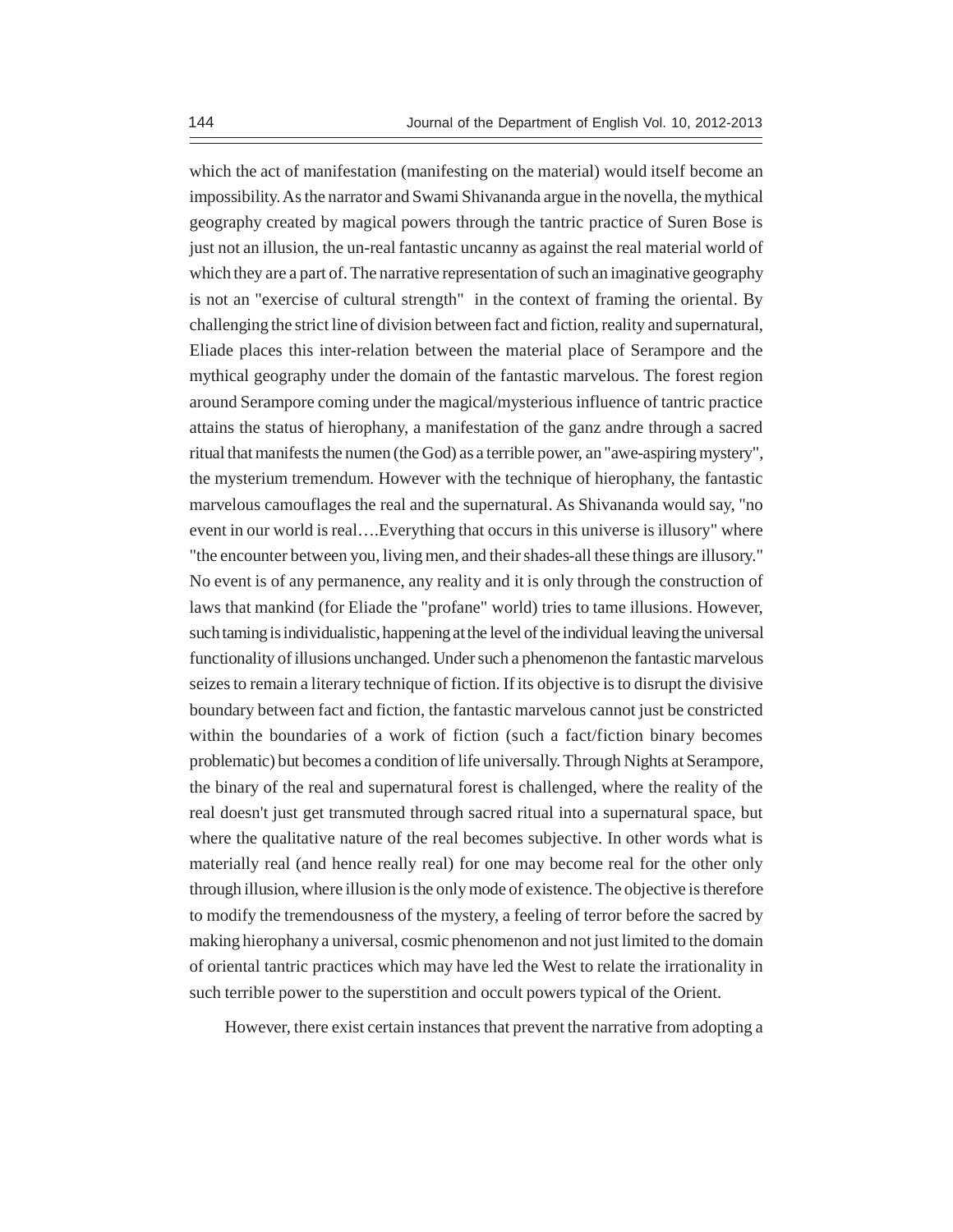position totally outside the typicality of Orientalist discourse. In the Said-ian sense what I do now is examine the internal (in)-consistency of the text to tease out its position as I have suggested above. Very interestingly the universal nature of illusion and the marvelous is argued out in the text only towards the end, in the mountaneous region of Rishi Kesh and Laxmanjhula, as a secret conversation between the narrator and Swami Shivananda. And even the realization that happens in secret does not place Suren Bose's ritual in a fair light. It is still referred to, by the narrator as an "awful" ritual. Bose's ritual is not horrid in itself but is framed so by the narrator. If the multiple situations in the novella are taken into consideration, the secrecy of the narrator's discovery and partiality in its mode of understanding constantly thwart its universality. I shall give one vital example to prove my point and propose an interconnection between secrecy and partiality to show that secrecy doesn't just lie in the lack of popularization of this knowledge but also is ultimately concealed from the narrator's experience. Let me explain. For the three Europeans to have experienced the traumatic transportation across space and time (the narrator being one of them), the tantric ritual was something to have affected them personally, that is, not just bodily but mentally. And such mental affectation was not the result of just any other experience but such a ritual which even the narrator (who held special interest in Eastern religions) considered as secret, something "which no one would dare-or be able-to reveal to you" (italics mine). For the narrator as well as for the others (Bogdanof took tantric rituals as nothing more than "a demoniacal orgy") the knowledge of Tantra turned out to be something which even if they gained would continue to remain "an impenetrable mystery of Indian religion and magic" because it was one such ritual the knowledge of which would not give them the power to dominate or authorize over it, where authority-as per the Saidian methodology-would mean the denial of "autonomy" to the Oriental country to the point of producing the existence of the Orient according to the knowledge of the orientalist. The three Europeans in the novella had failed to gain authority over Tantric rituals; tantra as the object of knowledge denied the orientalist of the penetrability and power to scrutinize it through which the Europeans might have been able to grasp a fundamentally static and unchangeable base of the Tantra. Rather it was the unpredictability of the ritual in practice that perplexed them and the mental trauma is a result of this unintelligibility, a deep-seated trauma which the narrator would like to forget, more so why he fails to tolerate a revisit to that same mythical geography, now with Shivananda. Had he taken the problematic line of division between illusion and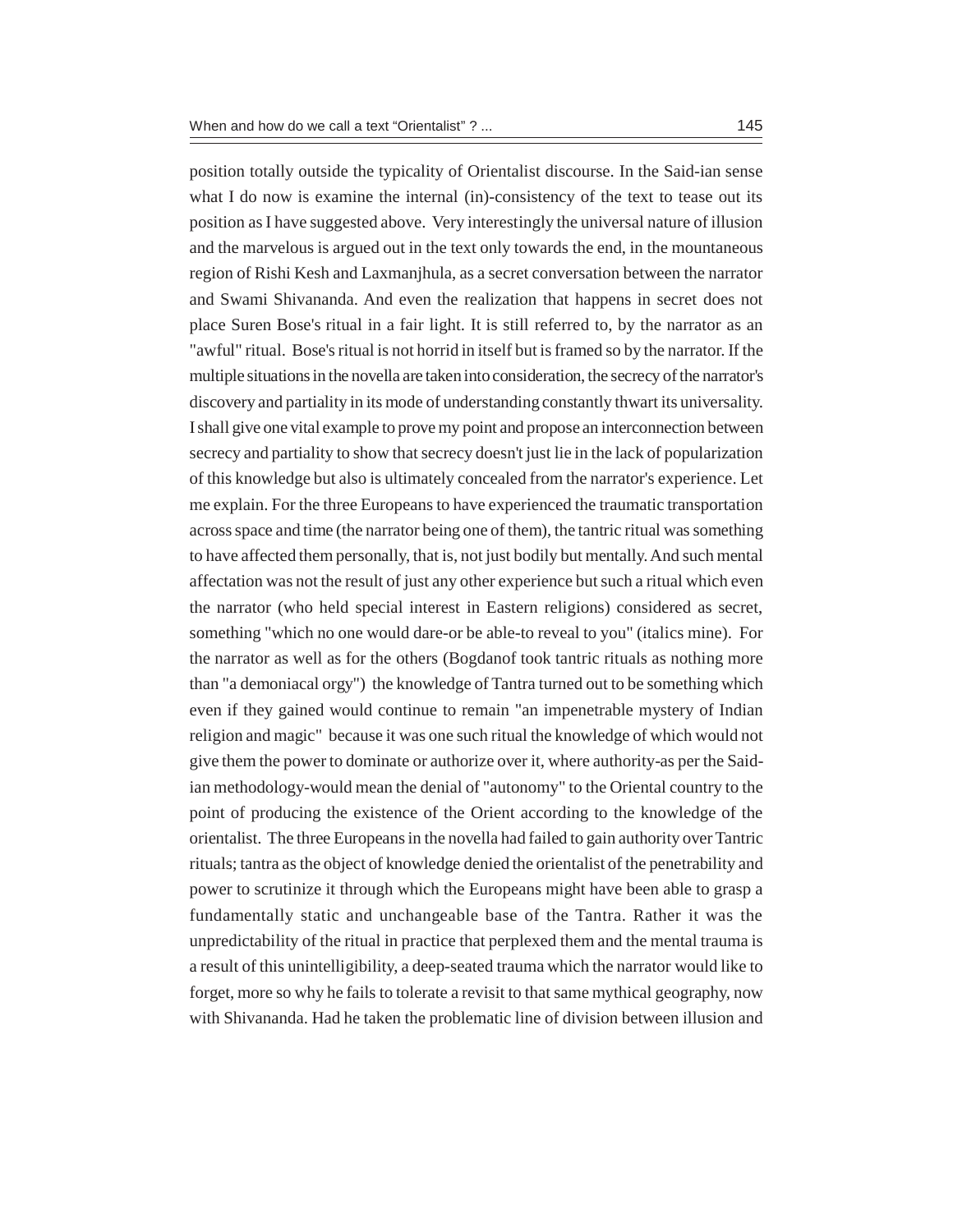reality as an universal phenomenon the revisit would have been a mode of acceptance. The lack of penetrability on behalf of the orientalist mystifies the ritual, a mysterium tremendum, a manifestation of terrible power which is the "other", the unintelligible inexplicable orient which for the former is like a bad dream, fantastic uncanny from which the narrator wakes up after the revisit to cast his eye on the gentle waters of the Ganges, "incomparably clear and soothing." The incomparable nature of the water is a hyperbole, an exaggerated appraisal possible only through comparison. The narrator fails to challenge the "laws of reality" by accentuating the division itself, the reality of the Ganges: a real that can be measured, penetrated, scrutinized and authored in its materiality as against the demoniacal indiscernible ritual.

The paper which had started off with the objective of refusing to put into the slot of the popular form of Orientalist discourse a priori any such text has, I believe been able to carry out its job. In its denial to associate any colonial text with the traditional post-colonial mode of analyzing such texts as blatant representations of a hierarchy (the superiority of the colonizer and inferiority of the colonized), this paper has tried to show how texts like Nights at Serampore work through a dialectic between modes of universality and partiality. The reader should be careful to note that this dialectical relation doesn't undermine but in turn accentuates the larger question that Edward Said had tried to raise. The strangeness of the East would be subject to the scrutiny of the West as far as Orientalism was a political vision of reality. A pull between imperial interests and local interests of orientalists (which could be at odds with imperial interests) was perceivable through out the novella, where imperial interests weren't objectives existing outside of the Oriental's mind. The universality of hierophany would have thwarted the process of establishing a hierarchical relation between the West and East, a reason why its realization takes place in secret. And even when in secret, such cosmic sacrality fails to transcend the boundaries set by imperial interests, to limit and authorize. Mircea Eliade's novella gets stuck in this loop.

## **Bibliography:**

- 1. Mircea Eliade, Nights at Serampore, from Two Strange Tales by Mircea Eliade, (Boston & London: Shambala, 1986).
- 2. Mircea Eliade, The Sacred and the Profane: The Nature of Religion, (Florida: Harcourt, 1959).